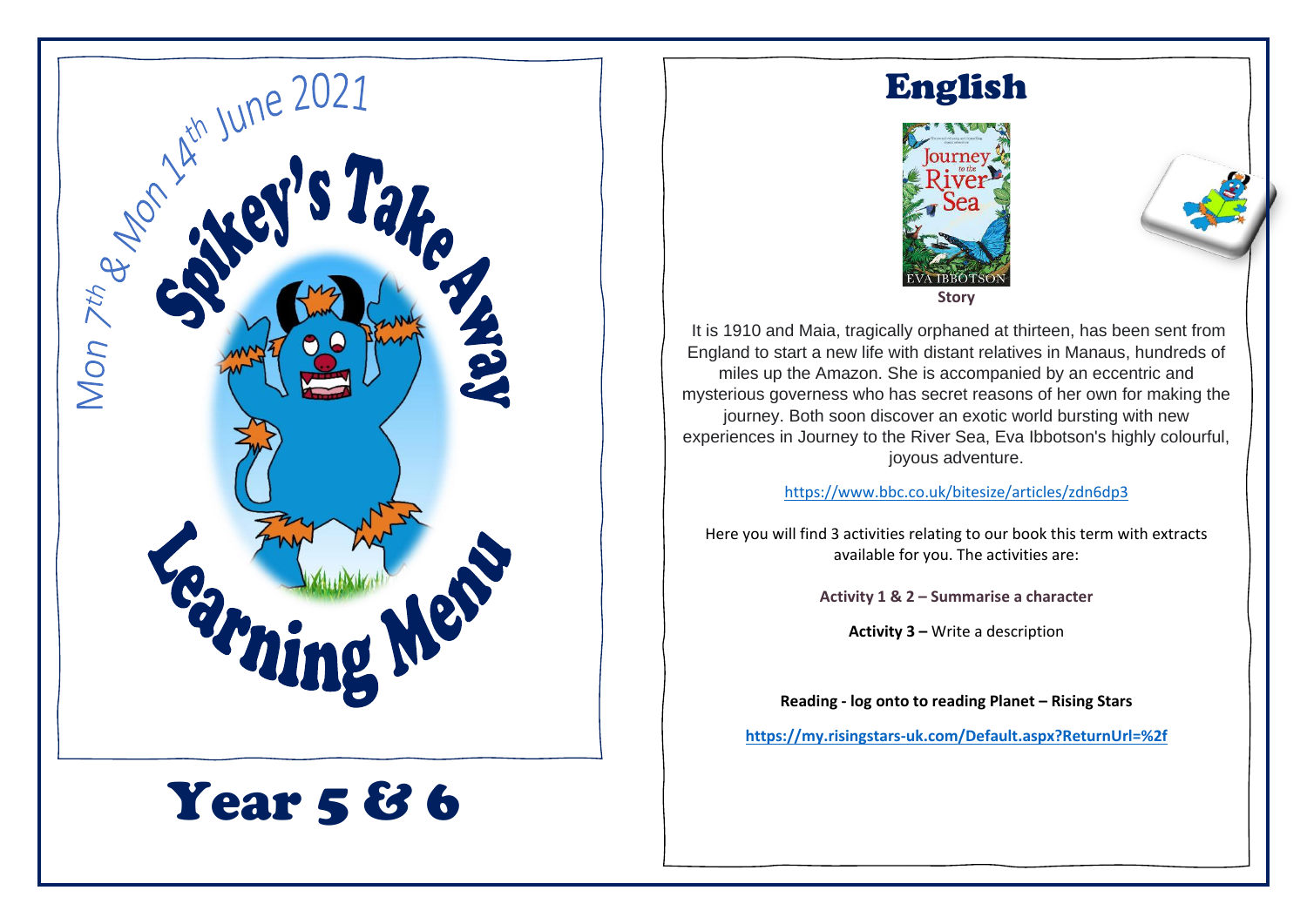### Maths



**Lesson 11 –** Recognising equivalent fractions (Part 1) <https://classroom.thenational.academy/units/fractions-ed51>

**Lesson 12 – Recognising equivalent fractions (Part 2)** 

<https://classroom.thenational.academy/units/fractions-ed51>

### **MULTIPLICATION TABLE**

| $1 \times 1 = 1$      | $2x1 = 2$          | $3x1 = 3$          | $4 \times 1 = 4$   | $5x1 = 5$              |
|-----------------------|--------------------|--------------------|--------------------|------------------------|
| $1 \times 2$<br>$= 2$ | $2 \times 2 = 4$   | $3x2 = 6$          | $4 \times 2 = 8$   | $5 \times 2 = 10$      |
| $1 \times 3$<br>$= 3$ | $2 x 3 = 6$        | $= 9$<br>3x3       | $4 \times 3 = 12$  | $5 \times 3$<br>$= 15$ |
| $1 \times 4$<br>$= 4$ | $2 \times 4 = 8$   | $= 12$<br>3x4      | $4 \times 4 = 16$  | $= 20$<br>$5 \times 4$ |
| 1 x 5<br>$= 5$        | $2 \times 5 = 10$  | $= 15$<br>3x5      | $4 \times 5 = 20$  | $= 25$<br>5 x 5        |
| 1 x 6<br>$= 6$        | $2 \times 6 = 12$  | $= 18$<br>3 × 6    | $4 \times 6 = 24$  | $= 30$<br>5 x 6        |
| 1x7<br>$=7$           | $2 x 7 = 14$       | $= 21$<br>3x7      | $4 \times 7 = 28$  | $= 35$<br>5 x 7        |
| $1 \times 8$<br>$= 8$ | $2 \times 8 = 16$  | $= 24$<br>3 × 8    | $4 \times 8 = 32$  | $= 40$<br>5 x 8        |
| $1 \times 9 = 9$      | $2 \times 9 = 18$  | $3x9 = 27$         | $4 \times 9 = 36$  | $5 \times 9 = 45$      |
| $1 \times 10 = 10$    | $2 \times 10 = 20$ | $3 \times 10 = 30$ | $4 \times 10 = 40$ | $5 \times 10 = 50$     |
|                       |                    |                    |                    |                        |
|                       |                    |                    |                    |                        |
| $6x1 = 6$             | $7 \times 1 = 7$   | $8x1 = 8$          | $9x1 = 9$          | $10 \times 1 = 10$     |
| $6 \times 2 = 12$     | $7 \times 2 = 14$  | $8 \times 2 = 16$  | $9 \times 2 = 18$  | $10 \times 2 = 20$     |
| $6 \times 3 = 18$     | $7 \times 3 = 21$  | $8 \times 3 = 24$  | $9x3 = 27$         | $10 \times 3 = 30$     |
| $6 \times 4 = 24$     | $7 \times 4 = 28$  | $8x4 = 32$         | $9x4 = 36$         | $10 \times 4 = 40$     |
| $6 \times 5 = 30$     | $7 \times 5 = 35$  | $8 \times 5 = 40$  | $9x5 = 45$         | $10 \times 5 = 50$     |
| $6 \times 6 = 36$     | $7 \times 6 = 42$  | $8 \times 6 = 48$  | $9 \times 6 = 54$  | $10 \times 6 = 60$     |
| $6 \times 7 = 42$     | $7 \times 7 = 49$  | $8 \times 7 = 56$  | $9x7 = 63$         | $10 \times 7 = 70$     |
| $6 \times 8 = 48$     |                    |                    | $9 \times 8 = 72$  | $10 \times 8 = 80$     |
|                       | $7 \times 8 = 56$  | $8 \times 8 = 64$  |                    |                        |
| $6 \times 9 = 54$     | $7 \times 9 = 63$  | $8 \times 9 = 72$  | $9 \times 9 = 81$  | $10 \times 9 = 90$     |
| $6 \times 10 = 60$    | $7 \times 10 = 70$ | $8 \times 10 = 80$ | $9 \times 10 = 90$ | $10 \times 10 = 100$   |

**Please log onto Times Tables Rockstar and practise ALL tables**

**<https://play.ttrockstars.com/auth/school/student/undefined/password>**

**Additional fractions work can be found on https://www.mymaths.co.uk/**



#### New Curriculum Spelling List Years 5 and 6

| accommodate | conscience  | existence   | muscle        | rhythm      |
|-------------|-------------|-------------|---------------|-------------|
| accompany   | conscious   | explanation | necessary     | sacrifice   |
| according   | controversy | familiar    | neighbour     | secretary   |
| achieve     | convenience | foreign     | nuisance      | shoulder    |
| aggressive  | correspond  | forty       | оссиру        | signature   |
| amateur     | criticise   | frequently  | occur         | sincere     |
| ancient     | curiositu   | government  | opportunity   | sincerely   |
| apparent    | definite    | quarantee   | parliament    | soldier     |
| appreciate  | desperate   | harass      | persuade      | stomach     |
| attached    | determined  | hindrance   | physical      | sufficient  |
| available   | develop     | identity    | prejudice     | suggest     |
| average     | dictionary  | immediate   | privilege     | symbol      |
| awkward     | disastrous  | immediately | profession    | system      |
| bargain     | embarrass   | individual  | programme     | temperature |
| bruise      | environment | interfere   | pronunciation | thorough    |
| category    | equip       | interrupt   | queue         | twelfth     |
| cemetery    | equipped    | language    | recognise     | variety     |
| committee   | equipment   | leisure     | recommend     | vegetable   |
| communicate | especially  | lightning   | relevant      | vehicle     |
| community   | exaggerate  | marvellous  | restaurant    | yacht       |
| competition | excellent   | mischievous | rhyme         |             |

#### **Please log onto Spelling Frame to practise year group based spellings**

#### **<https://spellingframe.co.uk/>**



|           | Monday - speed<br>spell | Tuesday -<br>antonyms | Wednesday -<br>sentences | Thursday - tricky<br>bits | Friday - SUS | Saturday - rainbow<br>writing | Sunday - test<br>yourself |
|-----------|-------------------------|-----------------------|--------------------------|---------------------------|--------------|-------------------------------|---------------------------|
| bellowed  |                         |                       |                          |                           |              |                               |                           |
| screeched |                         |                       |                          |                           |              |                               |                           |
| squealed  |                         |                       |                          |                           |              |                               |                           |
| shrieked  |                         |                       |                          |                           |              |                               |                           |
| squawked  |                         |                       |                          |                           |              |                               |                           |
| whispered |                         |                       |                          |                           |              |                               |                           |
| murmured  |                         |                       |                          |                           |              |                               |                           |
| breathed  |                         |                       |                          |                           |              |                               |                           |
| sighed    |                         |                       |                          |                           |              |                               |                           |
| muttered  |                         |                       |                          |                           |              |                               |                           |